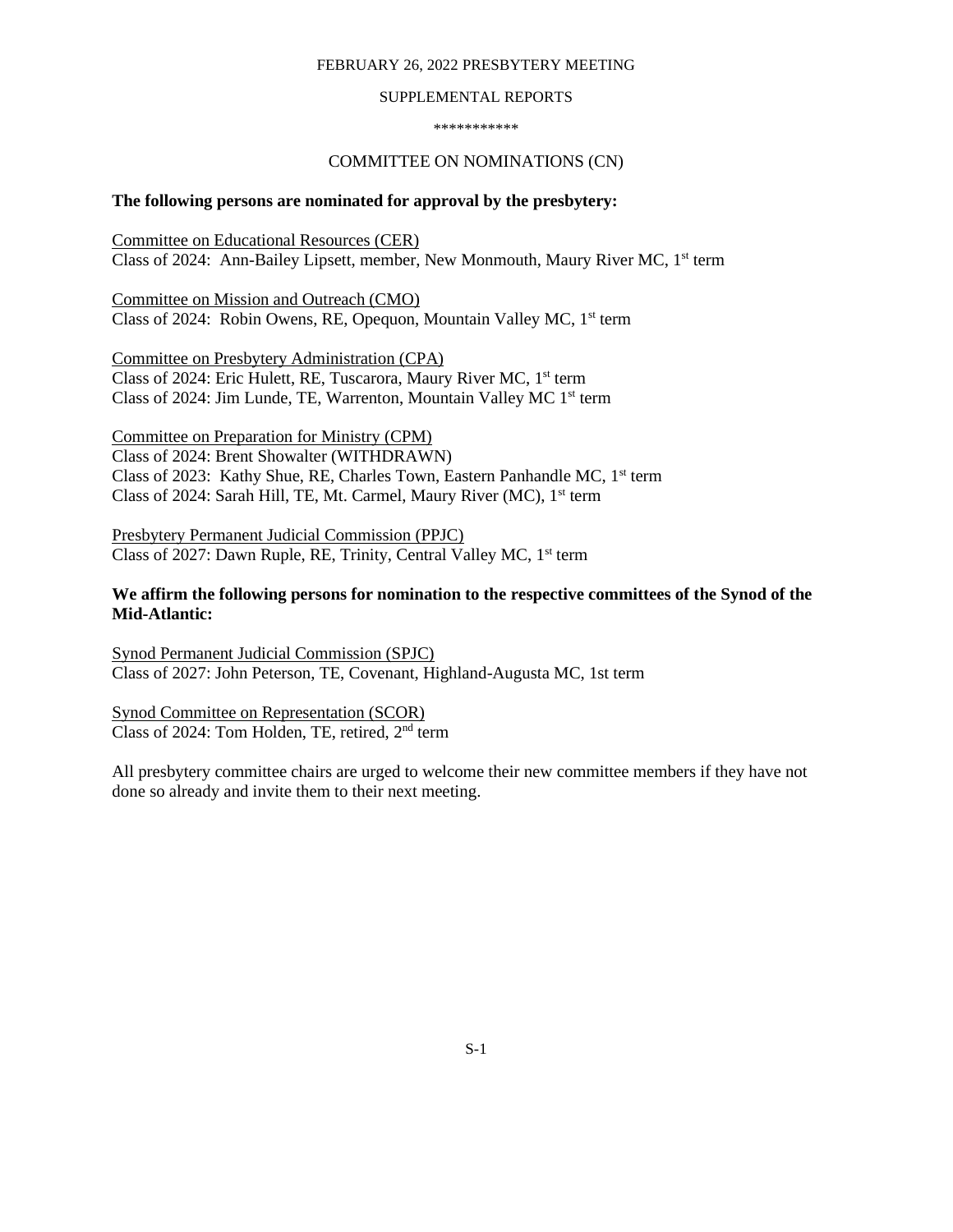## COMMITTEE ON PRESBYTERY ADMINISTRATION (CPA)

Regarding: Sale of Presbytery Property and Presbytery Office Relocation

Beginning in 2015, Shenandoah Presbytery recognized that maintaining its property at 1111 N. Main Street, Harrisonburg, VA would create long term concerns for the Presbytery. The structure was aging and would need major improvements such as exterior painting and a new roof. And the grounds were large with the ongoing need for lawn care, tree maintenance and snow removal. CPA was tasked with selling the property and re-imagining another location for the offices.

The services of Jeff Robb with Lee & Associates Commercial Real Estate were engaged.

The major steps taken to date:

| October 25, 2015 | Property initially listed for sale at \$995,000  |
|------------------|--------------------------------------------------|
| June 22, 2018    | Lot sold to Dollar General for \$276,667         |
| February 2, 2021 | CPA reduced price for remaining lot to \$829,000 |

In the spring of 2021, CPA paused to ask a simple, yet profound, question:

# **"With no serious offers being made in one of the hottest real estate markets in American history, might the Holy Spirit be nudging us to consider other options for the property?"**

A subgroup of CPA members and Presbytery staff (Bronwen Boswell, Betsy Hay, Ann Held and Clayton Rascoe) were asked to explore how the property might be used in mission to the "least of these" in the Harrisonburg and Rockingham County area. They hosted a series of three open houses at the property that were attended by representatives from United Way of Harrisonburg & Rockingham County, Faith in Action, Harrisonburg City Manager's office and over ten different nonprofit organizations.

Subsequently, two significant actions occurred:

- The board of directors of a local nonprofit, Open Doors, voted to "engage in negotiations with Shenandoah Presbytery regarding the property at 1111 N. Main Street with the goal of a favorable purchase. The potential purchase of this property is for the intent of establishing a long-term, 12 month, low-barrier shelter to alleviate homelessness in the City of Harrisonburg and Rockingham County."
- Harrisonburg City Council approved the designation of \$326,000 from CARES Act funds for the purpose of purchasing property and/or services for a low-barrier homeless shelter.

Jeff Robb has now successfully negotiated a Draft Purchase and Sale Agreement between the Presbytery of Shenandoah and the City of Harrisonburg for the property at 1111 N. Main Street, Harrisonburg, VA.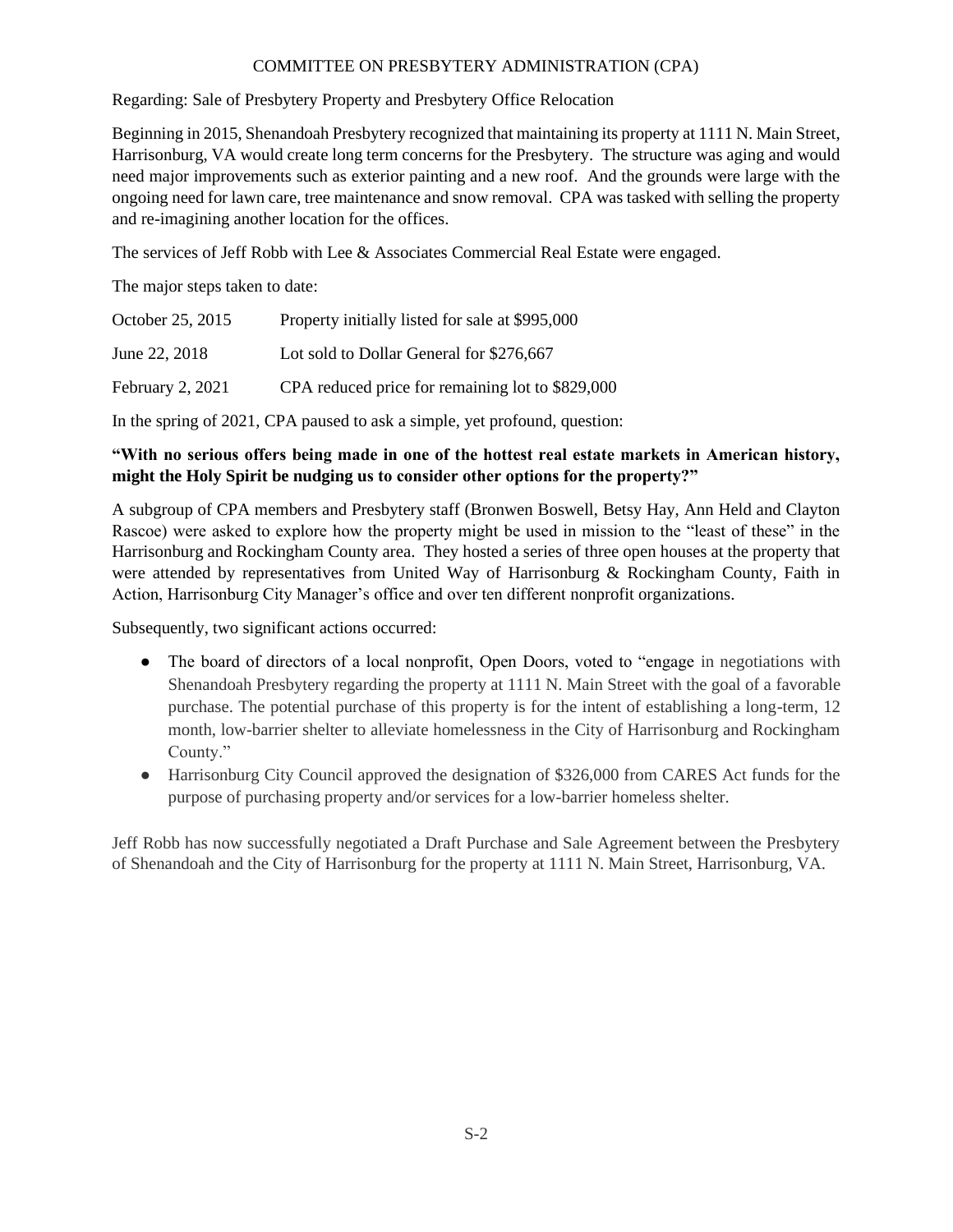## **CPA brings the following motions to the Presbytery of Shenandoah on February 26, 2022.**

## *Motion 1: The Presbytery of Shenandoah authorize the sale of the Presbytery office property located at 1111 N Main St, Harrisonburg, VA 22802 to the City of Harrisonburg for the sum of \$700,000 according to the Purchase and Sale Agreement included with the Presbytery Packet.* (See pages S-5-S-9)

Explanation: CPA is pleased that the combination of the sale to Dollar General and the proposed sale to the City of Harrisonburg approximates the desired sale price established in 2015. Highlights of the proposed agreement with the City of Harrisonburg include:

- Price of sale  $= $700,000$  (note: assessment value of \$993,000; listed for \$829,000; initial offer from City of \$500,000)
- Contingencies:
	- o the purpose of the property will be restricted to providing services to persons who are homeless, for a minimum of 10 years
	- o both parties will approve before March 1st by signing the agreement (note: City Council will vote on February 22 and Presbytery will vote on February 26)
	- o there will be a 30 day inspection period following the signing
	- o closing will take place within 30 days of end of inspection period
	- o Presbytery may lease the property back until May 7th if necessary
	- o a non-profit whose purpose is helping homeless persons may go ahead and begin using the property upon closing (note: or earlier if agreement is reached directly with Presbytery)

CPA feels that this agreement honors the mission and ministry of the Presbytery of Shenandoah. The sale of the property for this specific purpose becomes an act of response to our Matthew 25 calling: **"***For I was hungry and you gave me something to eat, I was thirsty and you gave me something to drink, I was a stranger and you invited me in,I needed clothes and you clothed me, I was sick and you looked after me, I was in prison and you came to visit me.*"

This sale is presented to Shenandoah Presbytery after prayerful discernment, listening carefully to where the Holy Spirit led us and opening ourselves to new possibilities to be the Body of Christ in the world.

## *Motion 2: The Presbytery of Shenandoah move their offices to Massanetta Springs Camp and Conference Center at 712 Massanetta Springs Rd, Harrisonburg, VA 22801, and that the General Presbyter, after approval from CPA, be empowered to enter a lease and negotiate a move-in date to secure those offices for a minimum of a three-year period.*

Explanation: Over the past several years, Jeff Robb has shown various commercial rental properties to members of CPA for their review. Criteria for a new space included remaining in the greater Harrisonburg area; physical accessibility; availability of meeting space; reasonable expenses.

Robb advised the group that commercial rental properties with the Presbytery's needed amenities are priced between \$14-\$20/sq ft. (For a 2000 sq ft office, the price in this market would run from \$28,000 to \$40,000 annually.)

CPA also reviewed office operating and maintenance expenses on our current property and average expenses over the past five years have been \$27,000/annually. Entering into a rental agreement fixes the cost to the presbytery, limiting our exposure to expensive capital needs of maintaining an aging property.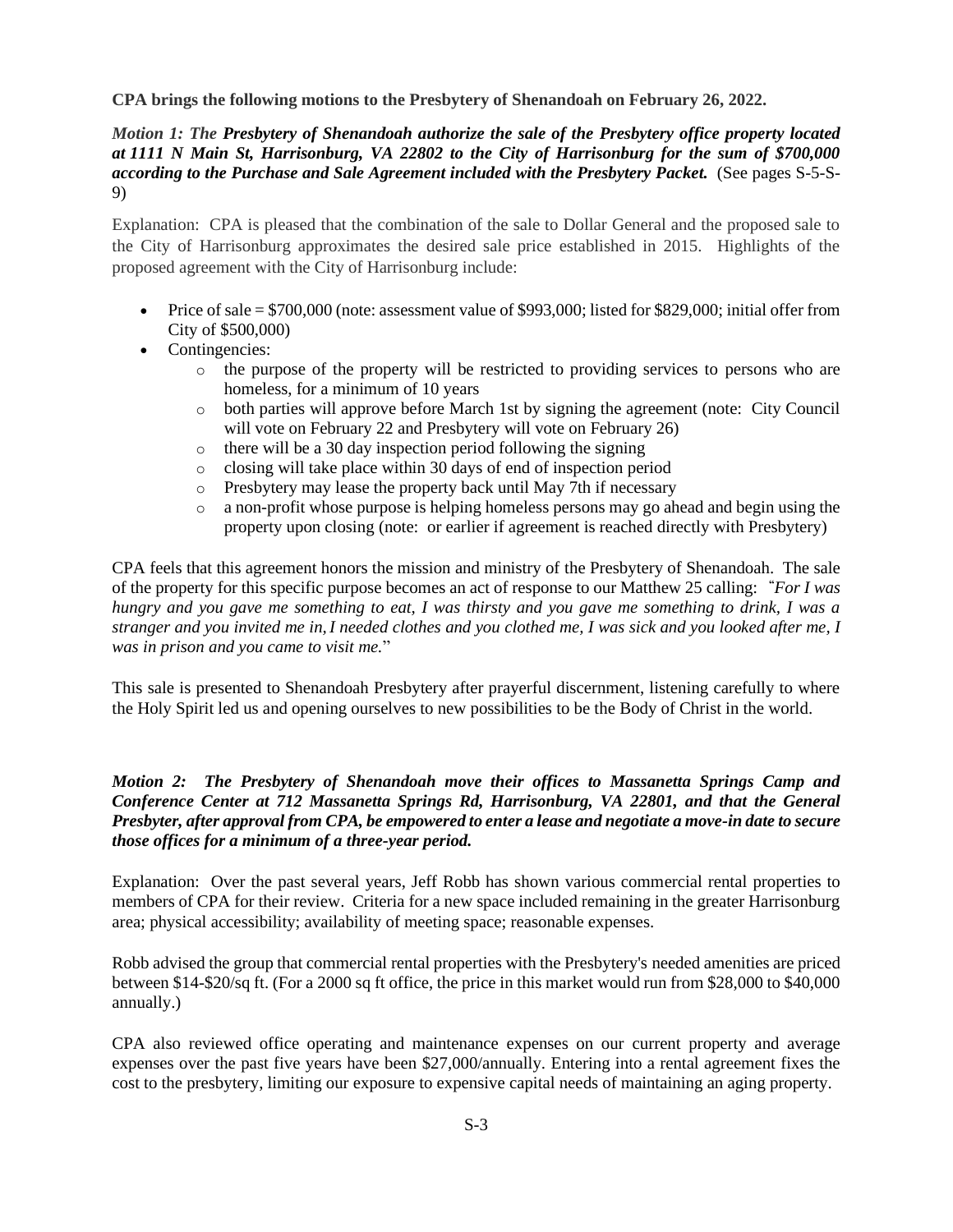After careful discernment, CPA recommends Massanetta Springs Camp and Conference Center as its top choice for a relocation of the office. This location optimizes denominational connections and relationships, is easily accessible, offers appropriate office square footage and amenities, is visible and welcoming on the Massanetta Springs campus and is reasonably priced for our needs.

The Executive Committee of Massanetta Springs Camp and Conference Center has already approved its Executive Director to enter into a lease with the Presbytery of Shenandoah. Highlights of a proposed lease include:

- Annual rental of \$34,000 (\$2,833 monthly) that includes exclusive use of the Kinnaird Tower office space, approximately 2,000 sq.ft., as well as water, sewer, electricity and trash removal
- Preapproval to make cosmetic interior renovations to the space at Presbytery's expense. Structural changes may be made only with permission from Executive Committee of the Board of Directors
- To provide all needed meeting space at no cost for one meeting a year of the Shenandoah Presbytery if the presbytery desires
- To make larger meeting space available where the Massanetta Springs calendar allows for a nominal cleaning fee; meetings of up to eight persons can be accommodated in the leased office space
- Option to arrange appropriate signage and parking spots

# *Motion 3: The proceeds from the sale of the Presbytery office be allocated to cover moving and renovation expenses of the new Presbytery offices. Remaining funds will be invested for the benefit of the mission and ministry of Shenandoah Presbytery.*

Explanation: There will be unbudgeted expenses related to relocating the Presbytery offices and minor remodeling or renovations to optimize the functionality of the space. Presbytery staff are working to arrive at an estimate of these expenses. CPA would like time to study various options for investing the proceeds and can report back to Presbytery with additional details.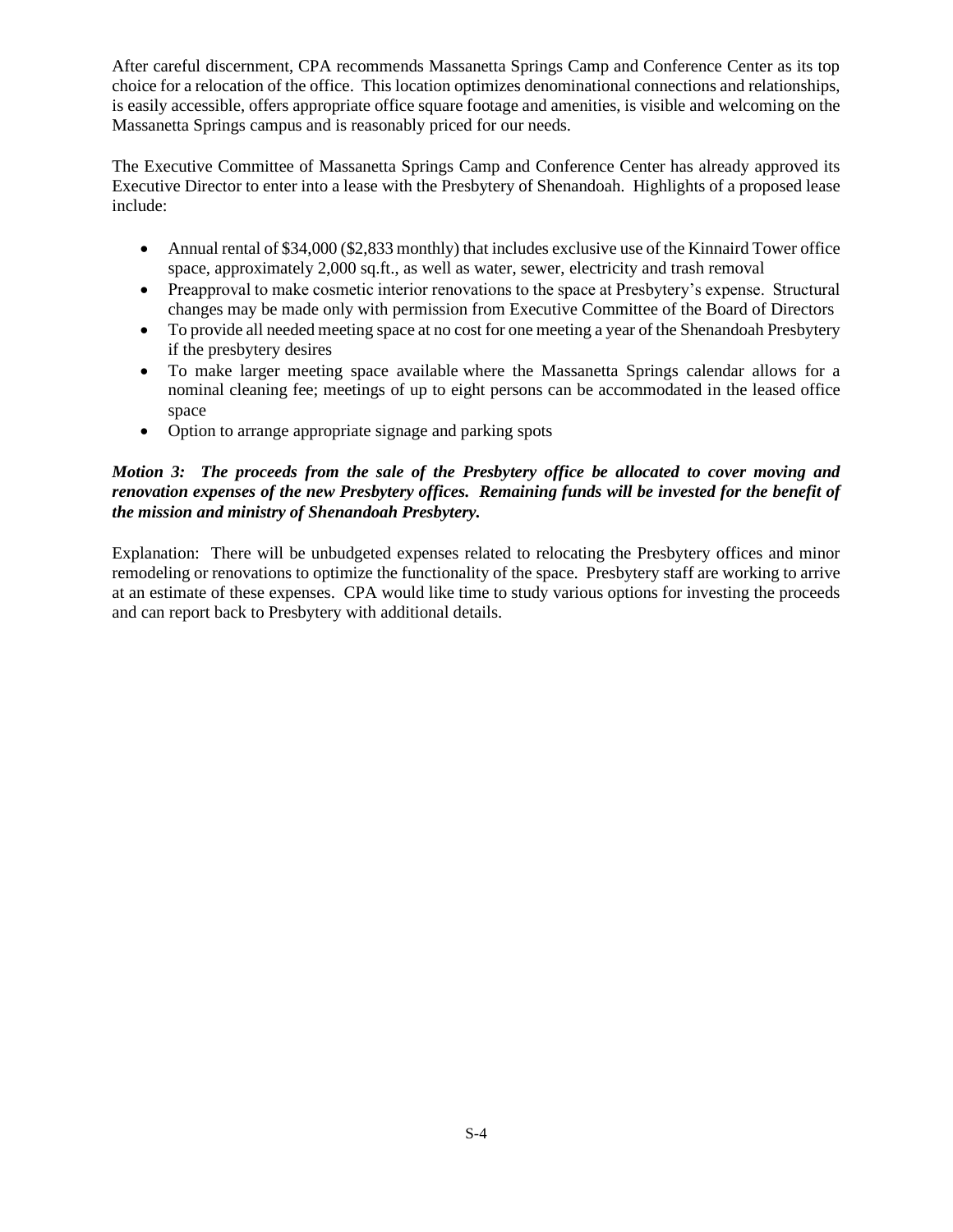### **REAL ESTATE PURCHASE AGREEMENT**

THIS REAL ESTATE PURCHASE AGREEMENT (this "Agreement") is made as of the Effective Date, as defined herein, between **Shenandoah Presbytery Corporation** ("Seller"), and **The City of Harrisonburg** ("Purchaser"). In consideration of the mutual covenants and representations herein contained, Seller and Purchaser agree as follows:

- 1. Effective date: The Effective Date shall be the date this Agreement, or counterparts thereof, has been signed by both Seller and Purchaser.
- 2. Purchase and Sale: Subject to terms and conditions of this agreement, Seller agrees to sell and convey to the Purchaser, and Purchaser agrees to purchase from Seller the real property in City of Harrisonburg, Virginia, being tax map parcel(s) 41-E-2 comprised of 3.684 acres, more or less, as described on **Exhibit 1,** together with all improvements and fixtures thereon and appurtenances thereto (the "Property").
- 3. Purchase Price: The purchase price ("the Purchase Price") for the Property is Seven Hundred Thousand Dollars (\$700,000.00).
- 4. Earnest Money: Within ten days of the Effective Date, the Purchaser will make an earnest money deposit with Lee & Associates of One Thousand Dollars (\$1,000). The earnest money shall be held and applied in conformity with the regulations of the Virginia Real Estate Board. Pursuant to such regulations, if the sale of the Property is consummated, then the earnest money shall be paid to Seller and applied to the payment of the Purchase Price. If Purchaser terminates this Agreement in accordance with any right to terminate granted by this Agreement, the earnest money shall be immediately returned to the Purchaser, and no party shall have any further obligations under this Agreement except those stated to survive termination. In the event the sale of the Property is not consummated due to a default by Purchaser, the earnest money shall be delivered by Lee & Associates to Seller, and no party shall have any further obligations under this Agreement except those stated to survive termination.
- 5. Inspection Period: Purchaser shall have 30 days after the Effective Date (the "Inspection Period") to conduct regarding the Property such tests, feasibility studies, surveys, inspections and reviews of the due diligence materials provided by Seller as Purchaser chooses to conduct, and to review title, survey and environmental letters, geological and engineering studies including but not limited to test bores for soil analysis. Seller hereby agrees to allow Purchaser and its agent's access to the Property to conduct these studies. If Purchaser determines that the Property is, for any reason, unsuitable for its purposes, Purchaser may terminate this Agreement without incurring any cost or liability by submitting written notice of termination to Seller on or before the last day of the Inspection Period.
- 6. Subdivision Approvals: If any subdivision approvals are required for the Property to be conveyed to Purchaser, such subdivision approvals shall have been obtained by Seller at and as of the Closing Date.
- 7. Seller's Documents: Seller agrees to provide to Purchaser within 5 days of the Effective Date a copy of any environmental reports, soil studies, building inspection reports, or any documents within Seller's possession or control pertaining in any way to the condition or of defects to the Property, including a copy of the Seller's most recent title insurance policy for the Property ("Seller's Documents"). Seller shall have a duty to supplement Seller's Documents if at any time Seller receives additional documents prior to the Closing Date, as herein defined.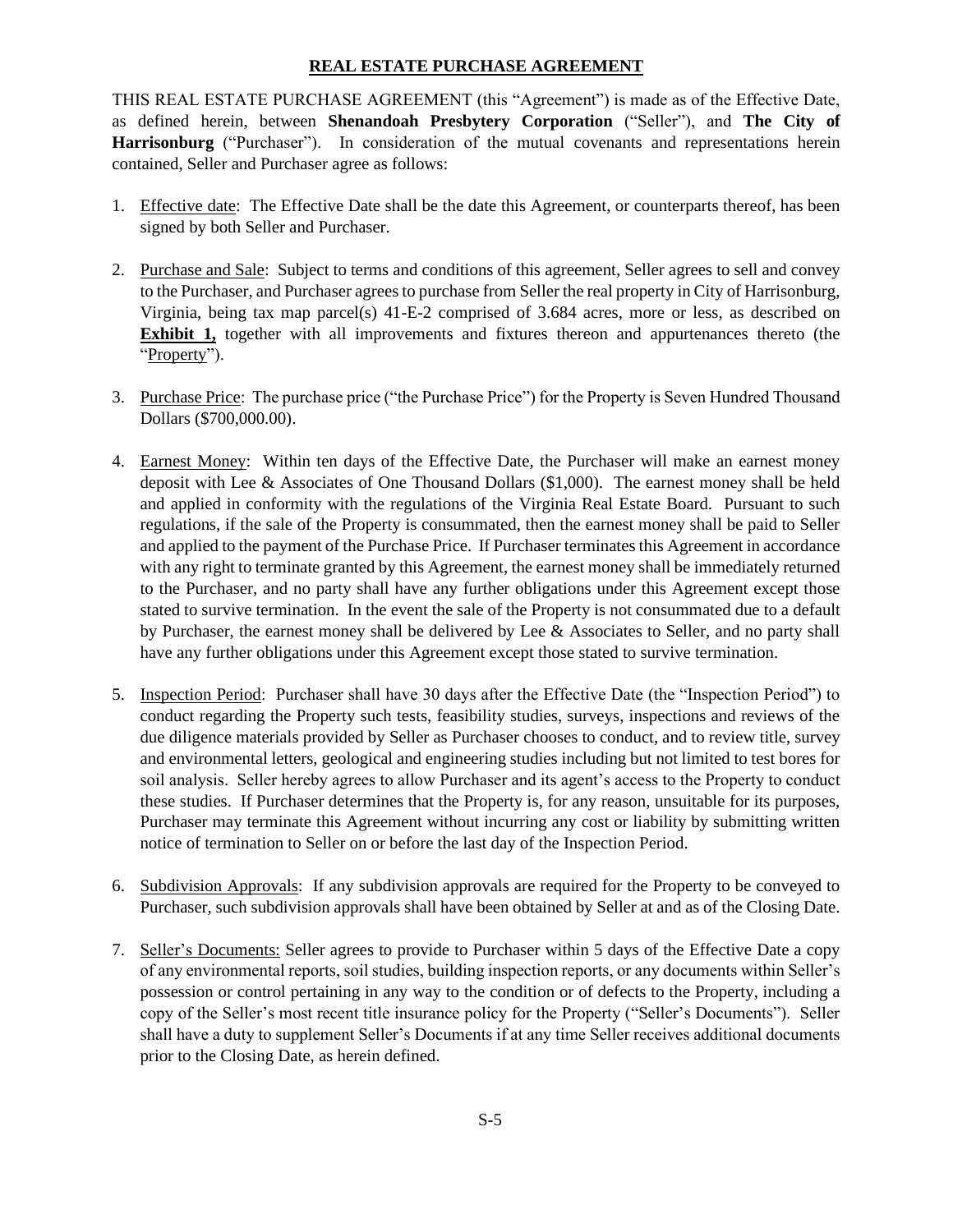- 8. Closing:
	- (a) Closing: The closing ("Closing") shall be held at a location of Purchaser's choice, on or before 30 days following the expiration of the Inspection Period, or any extension thereof, (the "Closing Date") unless the parties mutually agree upon another place or date.
	- (b) Closing Documents: At Closing, Seller shall deliver the following to Purchaser:
		- (i) A Special Warranty Deed ("the Deed") executed by Seller conveying good and marketable title to the Property to Purchaser, free and clear of all liens, but subject to easements and other matters of public record;
		- (ii) If requested by closing agent, a Form 1099-S and Virginia Form R-5 evidencing the Seller's federal tax identification number, state of formation, and other pertinent information for tax reporting purposes;
		- (iii) An industry standard owner's affidavit, executed and sworn to by Seller;
		- (iv) A settlement statement;
		- (v) Such resolutions and certificates as may be required by Purchaser's Title Company to evidence the due authorization of the execution and performance of this Agreement and the documents to be delivered pursuant hereto, Seller's organizational documents, and such other documents as may reasonably be required by Purchaser's Title Insurance Company in order to consummate the sale of the Property to Purchaser and insure title.
	- (c) Payment of Purchase Price: At Closing, Purchaser shall deliver to Seller the Purchase Price by cash, certified check, cashier's check, or wire transfer of immediately available funds (taking into account credit for the earnest money.).
	- (d) Proration: All real estate taxes with respect to the Property for the year in which the Closing occurs shall be prorated as of the Closing Date, with the exception that Purchaser shall be responsible for roll back taxes pertaining solely to the Property by virtue of its receiving a reduced land-use assessment.
	- (e) Possession: Possession of the property shall be delivered to Purchaser at closing broom clean, free and clear of leases and parties in possession; however, the parties agree to enter into a lease agreement permitting the Seller to maintain its offices in the house located on the Property until May 7, 2022. The lease shall provide that the Purchaser may provide office and storage space to an agency or non-profit providing services to individuals experiencing homelessness, but such lease shall not unreasonably interfere with the Seller's use of the Property. The lease between the Seller and Purchaser shall not require rent to be paid but will require the Seller to pay all utilities associated with the Seller's use and to be responsible for any damages to the Property caused by Seller.
	- (f) Closing Costs: Except as otherwise expressly provided herein, Seller shall pay, on the Closing Date, the Virginia grantor's tax, fees for recording any lien releases, and the real estate commission payable to Lee & Associates herein provided. Purchaser shall pay on the Closing Date, all recording costs other than the Virginia grantor's tax and release fees, and all other normal and customary charges regarding the closing.
- 9. Corporate Authority: As a condition precedent to each party's obligation to proceed to closing, both parties must complete the appropriate corporate and legal procedures to authorize the transactions contemplated in this Agreement by March 1, 2022, and each party agrees to diligently pursue all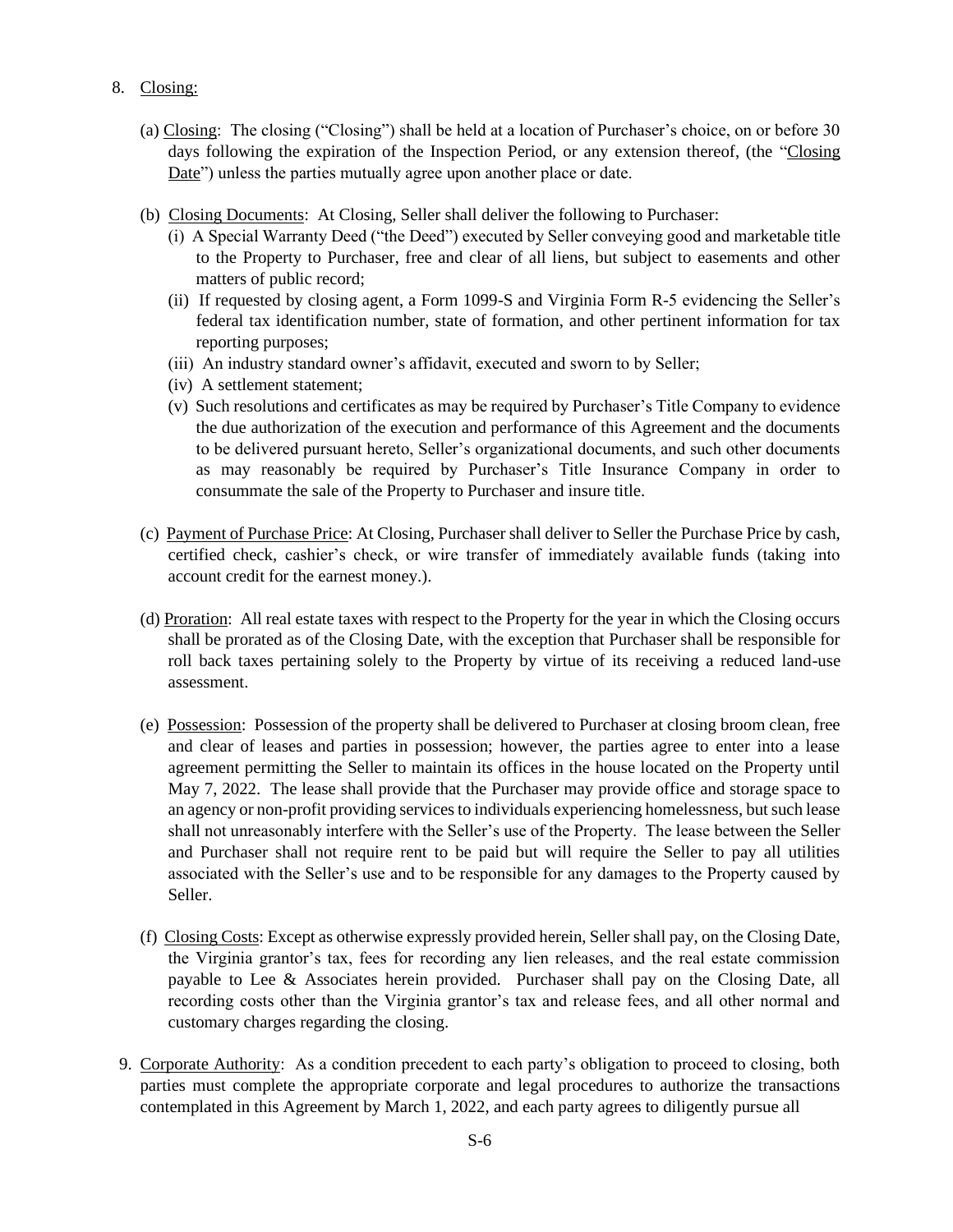required approvals by such date. In the case of the Seller, such compliance shall include approval by the Shenandoah Presbytery. In the case of the City, such compliance shall include approval by the Harrisonburg City Council at a duly called meeting. If a party fails to obtain required approvals by March 1, 2022, despite its diligent efforts, the other party may elect to grant an extension or may elect to terminate this Agreement in which event the earnest money shall be refunded to Purchaser.

- 10. Covenants for Use of Property: The deed of conveyance for the Property from the Seller to the Purchaser shall contain a legally binding covenant that for ten years from the date of closing the Purchaser shall use the Property to provide services to individuals experiencing homelessness. The covenant will also allow Purchaser to use the Property for any additional governmental services at Purchaser's discretion. This covenant shall be deemed a personal covenant to the Seller, not assignable by Seller, and shall be binding on successor owners of the Property but shall not run with the land.
- 11. AS IS: CONVEYANCE OF THE PROPERTY TO PURCHASER AT CLOSING SHALL BE "AS IS" WITH ALL FAULTS. PURCHASER ACKNOWLEDGES AND AGREES THAT, EXCEPT TITLE WARRANTIES TO BE SET FORTH IN THE CONVEYANCE DEED, SELLER HAS NOT MADE AND EXPRESSLY DISCLAIMS ANY REPRESENTATIONS, WARRANTIES, PROMISES, COVENANTS, AGREEMENTS OR GUARANTEES OF ANY KIND OR CHARACTER WHATSOEVER, WHETHER EXPRESS OR IMPLIED, ORAL OR WRITTEN, PAST, PRESENT OR FUTURE, WITH RESPECT TO (i) THE VALUE, NATURE, QUALITY OR CONDITION OF THE PROPERTY FOR THE USES THAT PURCHASER MAY CONDUCT THEREON; (ii) THE SUITABILITY OF THE PROPERTY FOR THE USES THAT PURCHASER MAY CONDUCT THEREON; (iii) THE PROPERTY'S COMPLIANCE WITH APPLICABLE LAW, INCLUDING WITHOUT LIMITATION, ENVIRONMENTAL PROTECTION, POLLUTION OR LAND USE LAWS, RULES, REGULATIONS, ORDERS OR REQUIREMENTS; (iv) THE HABITABILITY, MERCHANTABILITY, MARKET ABILITY, PROFITABILITY OR FITNESS FOR A PARTICULAR PURPOSE OF THE PROPERTY; OR (V) ANY OTHER MATTER WITH RESPECT TO THE PROPERTY. THE PROVISIONS OF THIS PARAGRAPH SHALL SURVIVE THE CLOSING.
- 12. Risk of Loss
	- (a) Casualty: If the property suffers any damage prior to Closing from fire or other casualty, Purchaser may either (i) terminate this Agreement or (ii) consummate the closing in which event the proceeds of any insurance covering such damage, up to the amount of the purchase price shall be assigned to Purchaser at closing.
	- (b) Condemnation: If prior to closing, action is initiated or threatened to take any of the Property by eminent domain proceedings or by deed in lieu thereof, Purchaser shall have ten (10) days from written notice of such event from Seller to advise Seller that it intends to (i) terminate this agreement or (ii) consummate the closing, in which event the award of the condemning authority shall be assigned to Purchaser at the closing.
- 13. Default
	- (a) Breach by Seller: If Seller breaches this Agreement, Purchaser may terminate this Agreement and receive immediate return of the earnest money, in addition to all other remedies available to Purchaser at law or in equity.
	- (b) Breach by Purchaser: If Purchaser breaches this Agreement, Seller shall be entitled to retain the earnest money, in addition to all other remedies available to Seller at law or in equity.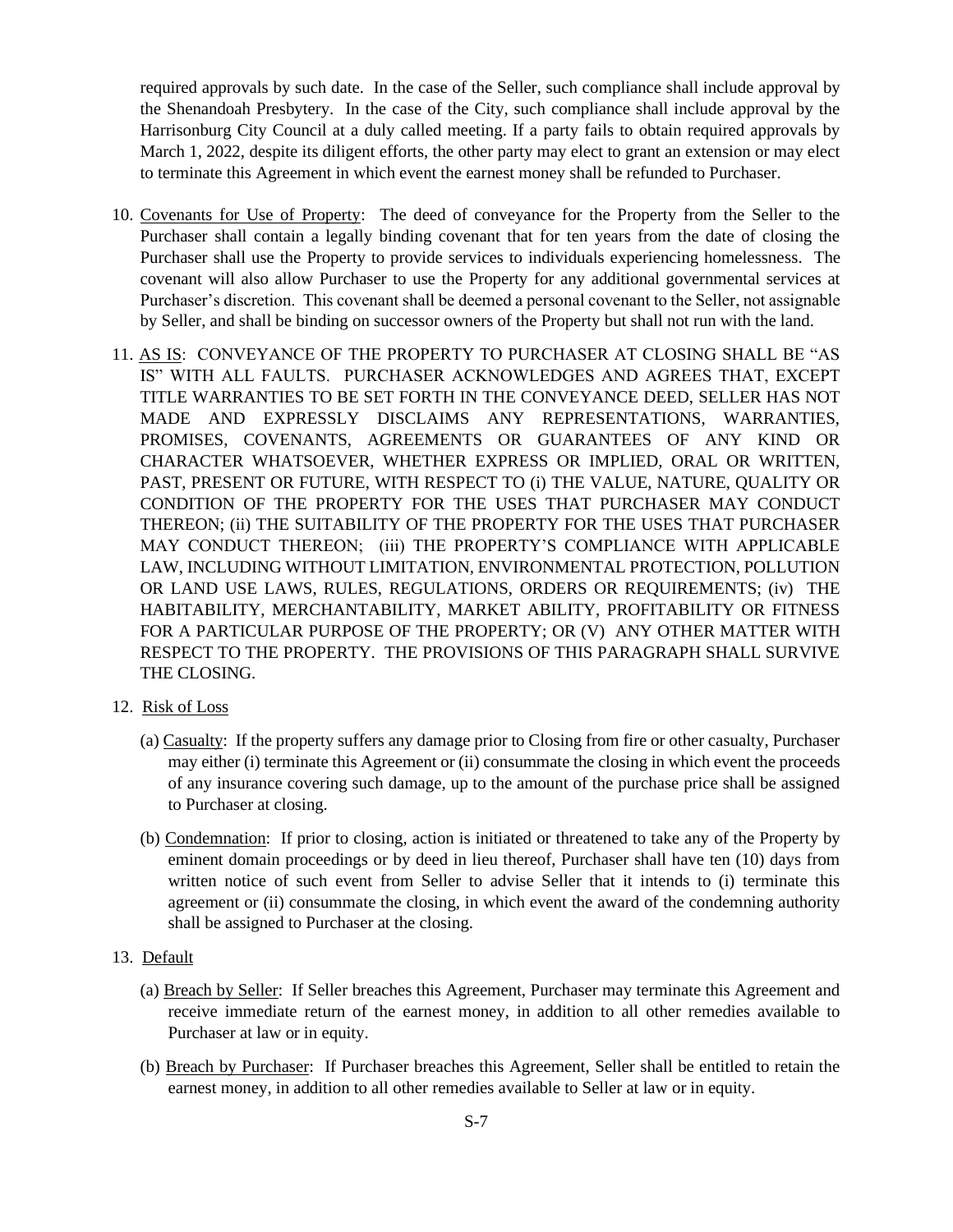### 14. Miscellaneous

(a) Notice: Any notice pursuant to this agreement must be in writing and shall be effective: (i) on the date of actual receipt by the addressee, if sent by delivery, electronic mail, or facsimile, or (ii) on the third day after deposit with the U. S. Postal Service, postage prepaid and properly addressed. If mailed or (iii) when the attempted initial delivery is refused or when it cannot be made because of a change of address of which the sending party has not been notified. Either party may change its address for notification by giving notice to the other party.

## IF TO SELLER:

Jeff Robb, Senior Vice President Lee & Associates 10070 Mount Zion Road Linville, VA 22834 Jeffreymrobb@gmail.com

### IF TO PURCHASER:

Chris Brown, City Attorney 409 South Main Street Harrisonburg, VA 22801 Chris.Brown@Harrisonburgva.gov

- (b) Real Estate Commission. Neither Seller nor Purchaser has contacted any real estate broker, finder or similar person in connection with the sale or purchase of the property, and each party represents and warrants to the other that no broker commissions, finder fees or similar compensation are due or owing to any person or entity as a result of such party's actions, **EXCEPT** Lee & Associates who represents the Purchaser, to whom Seller shall pay, at closing, a commission of 5% of the purchase price.
- (c) Entire Agreement: This Agreement embodies the entire agreement between the parties relative to the property and its conveyance from Seller to Purchaser.
- (d) Amendment: This agreement may be amended only by a written instrument executed by the party or parties to be bound thereby.
- (e) Headings: The captions and headings used in this Agreement are for convenience only and are not intended to amplify or modify the provisions of this agreement.
- (f) Governing Law: This Agreement shall be governed by the laws of the Commonwealth of Virginia and the applicable federal laws of the United States.
- (g) Successors and assigns: This agreement is assignable and shall bind and inure to the benefit of Seller and Purchaser and their respective successors and assigns.
- (h) Attorney's Fees: If it becomes necessary for either party to file a suit to enforce this Agreement, the party prevailing in such suit shall be entitled to recover, in addition to all other remedies or damages as herein provided, reasonable attorney's fees and costs incurred in such suit.
- (i) Construction: Each party waives any common law or statutory rules of construction providing that this Agreement should interpreted against the drafter and agrees that this Agreement should be interpreted according to the fair meaning of its language.